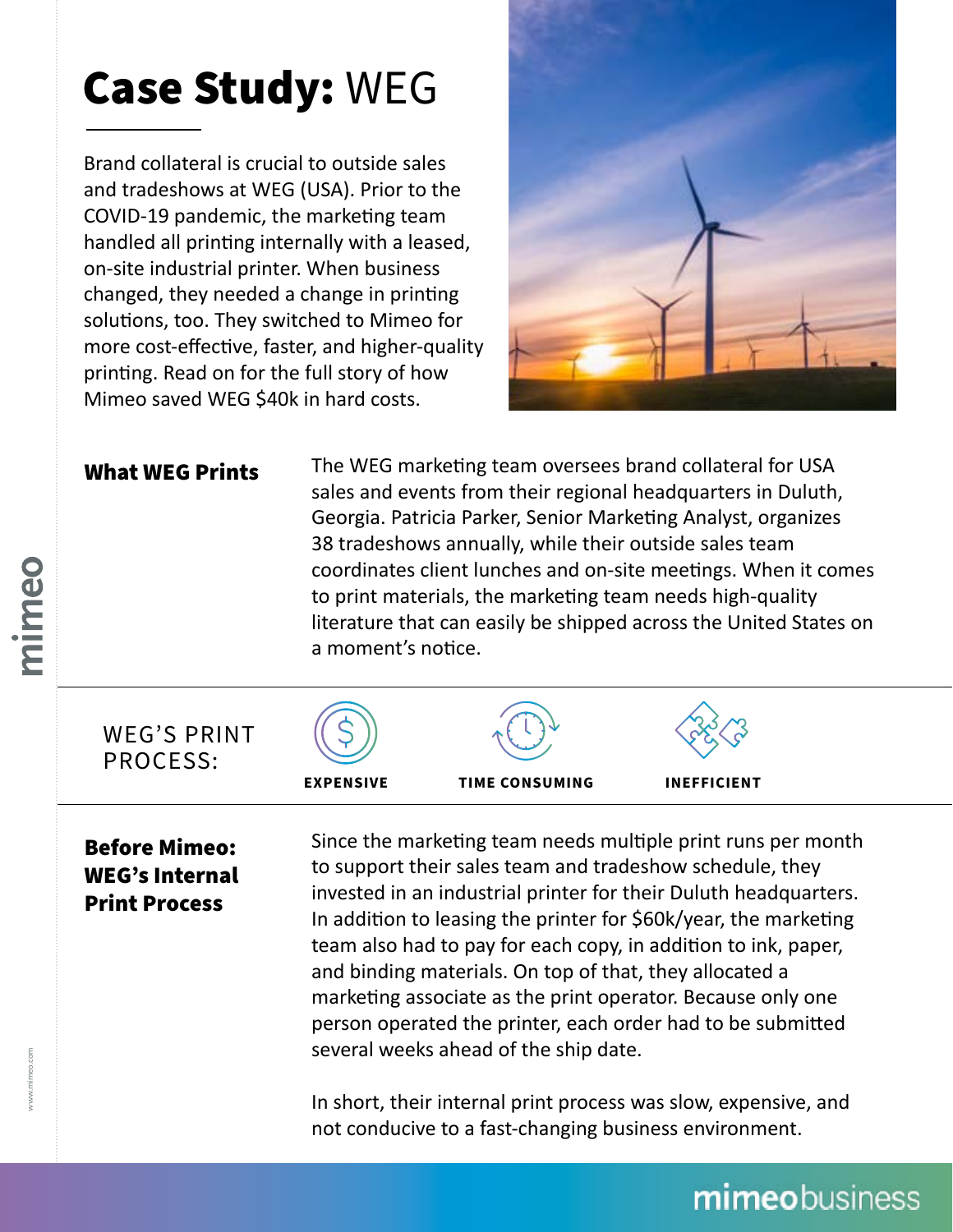#### The Switch to a More Agile Printer

When the WEG marketing team's printer lease expired in the middle of the COVID-19 pandemic, they recognized a need for change. For the moment, their print needs had reduced drastically, making the industrial printer an albatross around their neck.

Patricia Parker, Senior Marketing Analyst, took the opportunity to find a new print solution that would allow them to scale their printing in response to business needs. After reaching out to four different digital printers, she settled on Mimeo.



"Not only was Mimeo the most responsive vendor, but they gave me a full tour of their online platform and sent me two, discounted test orders to make sure I was satisfied with the quality of their print."

#### How Mimeo Simplifies WEG's Print Process

With Mimeo as their print vendor, the WEG marketing team has much more flexibility. Instead of sending files to their marketing associate, waiting for several weeks for the printed collateral at headquarters, and then shipping the materials via their local FedEx center, they can accomplish everything from wherever they are in the country with nextday turnaround.



#### Simple, Online Document Builder

First, they upload their files to the Mimeo online platform. Since WEG's corporate headquarters are in Brazil, sometimes the US marketing team has letter-sized designs and sometimes the print files are in A4. Instead of worrying about resizing, Patricia uploads the designs to Mimeo, and the system automatically identifies which kind of document is being printed.

Next, Patricia selects her finishing options, such as folded brochures, assembling collateral into a booklet, or even producing 3-ring binders. For collateral that will be used multiple times, she can set up these options once and then re-order the document in future orders.

## mimeobusiness